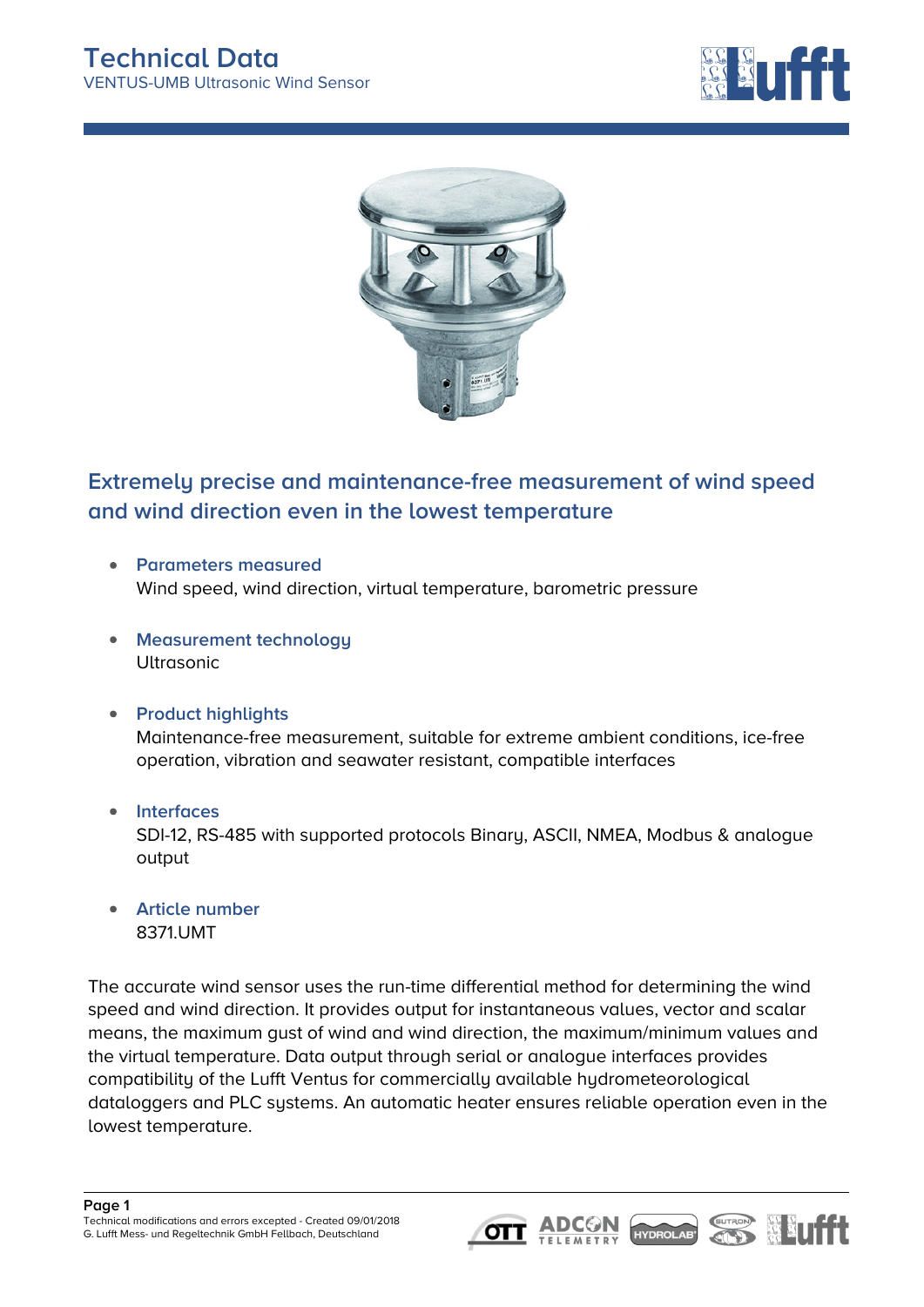

| General                         |                                         |
|---------------------------------|-----------------------------------------|
| Dimensions                      | Ø approx. 150 mm, height approx. 170 mm |
| Weight                          | Approx. 1.62 kg                         |
| Permissible ambient temperature | $-4060 °C$                              |
| with heating                    | 24 VDC / 240 VA (140 VA + 100 VA)       |
| <b>Bus operation</b>            | Up to 32 devices                        |
| Operating voltage electronics   | 12 - 24 VDC / 1.2 VA, without heating   |
| <b>Electrical connection</b>    | 8 pole plug                             |
| Housing material                | Aluminium, seawater - proof             |
| Protection type                 | <b>IP68</b>                             |
| Pole diameter                   | 50 mm/2"                                |
| Factory certificate             | Yes                                     |

| Data output digital            |                                   |
|--------------------------------|-----------------------------------|
| Interface                      | RS485 semi-/full duplex, isolated |
| Baud rate                      | 1200 - 57600                      |
| Measurement rate instantaneous | 250 ms; 1 - 10 s                  |
| value                          |                                   |
| Measurement rate Avg           | $110$ min                         |
| (arithmetic, vector), Min, Max |                                   |
| <b>Status</b>                  | Heating, sensor failure           |

| Data output analog       |                                                 |
|--------------------------|-------------------------------------------------|
| Data output analog       | Only semi - duplex mode                         |
| Output signal            | 020 mA, 420 mA, 010 V, 210 V,                   |
|                          | 22,000 frequency (instantaneous, avg, min, max) |
| Load                     | Max. 500 Ohm                                    |
| Resolution               | 16 bit                                          |
| Jarring test             | According to IEC 60945                          |
| Corrosion test           | According to MIL-STD-810 Method 509.3           |
| Ice-free test            | According to MIL-STD-810F Method 521.2          |
| <b>HALT</b>              | <b>Highly Accelerated Life Test</b>             |
| Maximum operating height | 3500 m                                          |

| <b>Wind direction</b> |                               |
|-----------------------|-------------------------------|
| Principle             | <b>Ultrasonic</b>             |
| Measuring range       | 0359.9°                       |
| Unit                  | $\circ$                       |
| Accuracy              | $\pm 2^{\circ}$ RMSE >1.0 m/s |
| Resolution            | $0.1^{\circ}$                 |

| <b>Wind speed</b> |            |
|-------------------|------------|
| Principle         | Ultrasonic |
| Measuring range   | $090$ m/s  |
| Unit              | m/s        |